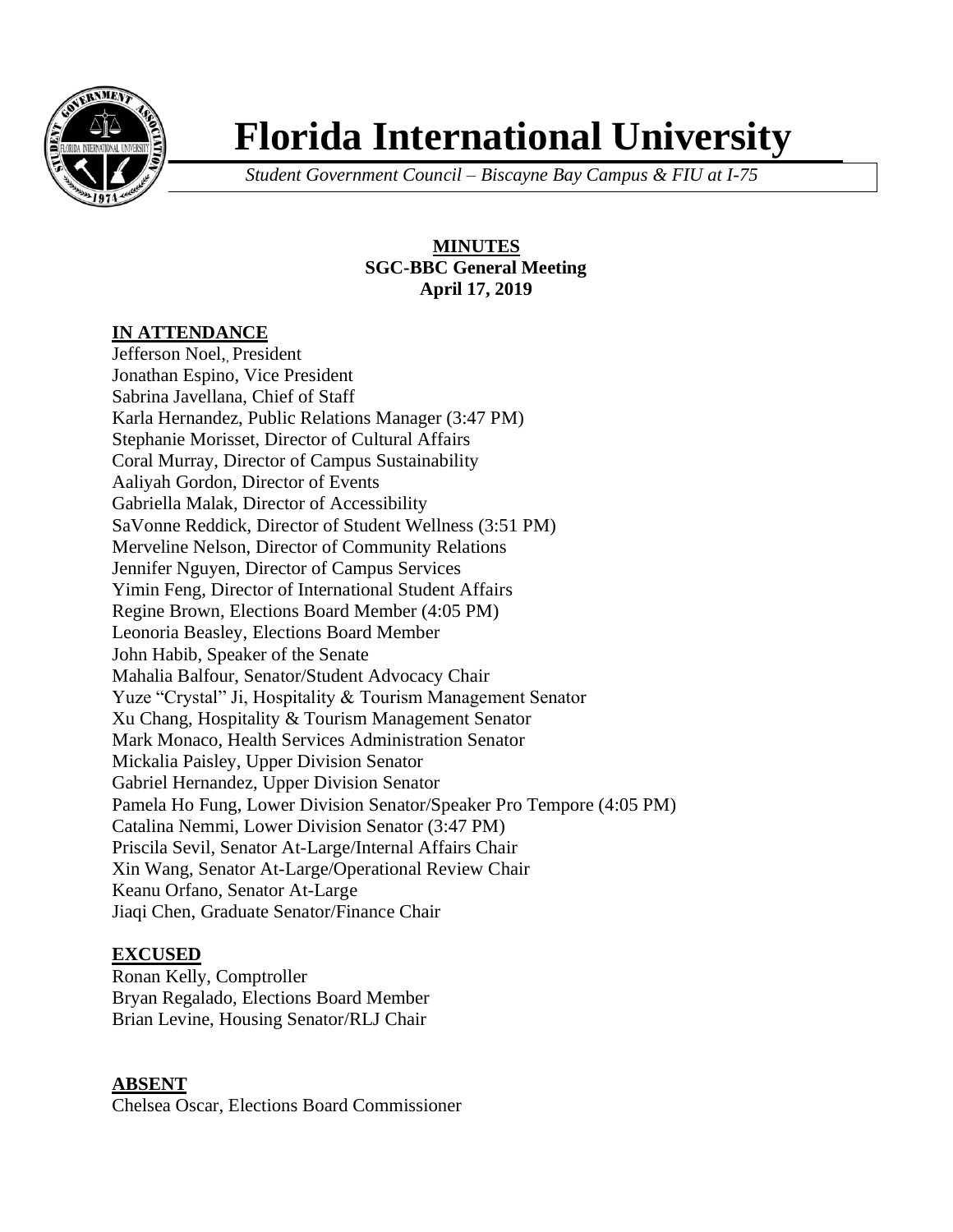# **GUEST**

Larissa Adames, SGA Advisor Dr. Kerrie Montgomery, Campus Life Director Nedjina Dol, Student Assistant

# **CALL TO ORDER**

The Student Government Association (BBC) held a meeting on April 17, 2019 – Located in **WUC 221.** The meeting was called to order at **3:43 PM**, by President Noel who presided over the meeting in its entirety.

# **PRESIDENT'S WELCOME**

• President Noel welcomed everyone with a story about coming to FIU in 2016 and his application for SGA.

# **APPROVAL OF THE MINUTES**

The council reviewed the minutes of March 27th, 2019.

Senator Orfano moved to approve the minutes of March 27th, 2019. Senator Hernandez seconded the motion. The motion passed unanimously.

# **PRESIDENT'S REPORT**

## **The President's Official Report Is As follows…**

- Today I attended Ms. Malak event, Light it up Blue, and it was a great event.
- The Leadership Banquet was amazing.
- I attended the Hall of Fame.
- May 3rd, we will be taking our composite pictures follows by the transition luncheon.

# **FIU AT I-75 REPORT The FIU At I-75 Official Report Is As Follows…**

● Was Read by President Noel from emails.

# **VICE PRESIDENT'S REPORT**

## **Vice President Espino…**

- Stated that he will forward all emails to Senator Balfour as the next V.P.
- "Much Love and Stay Beautiful"

## **SENATE SPEAKER REPORT Speaker Habib...**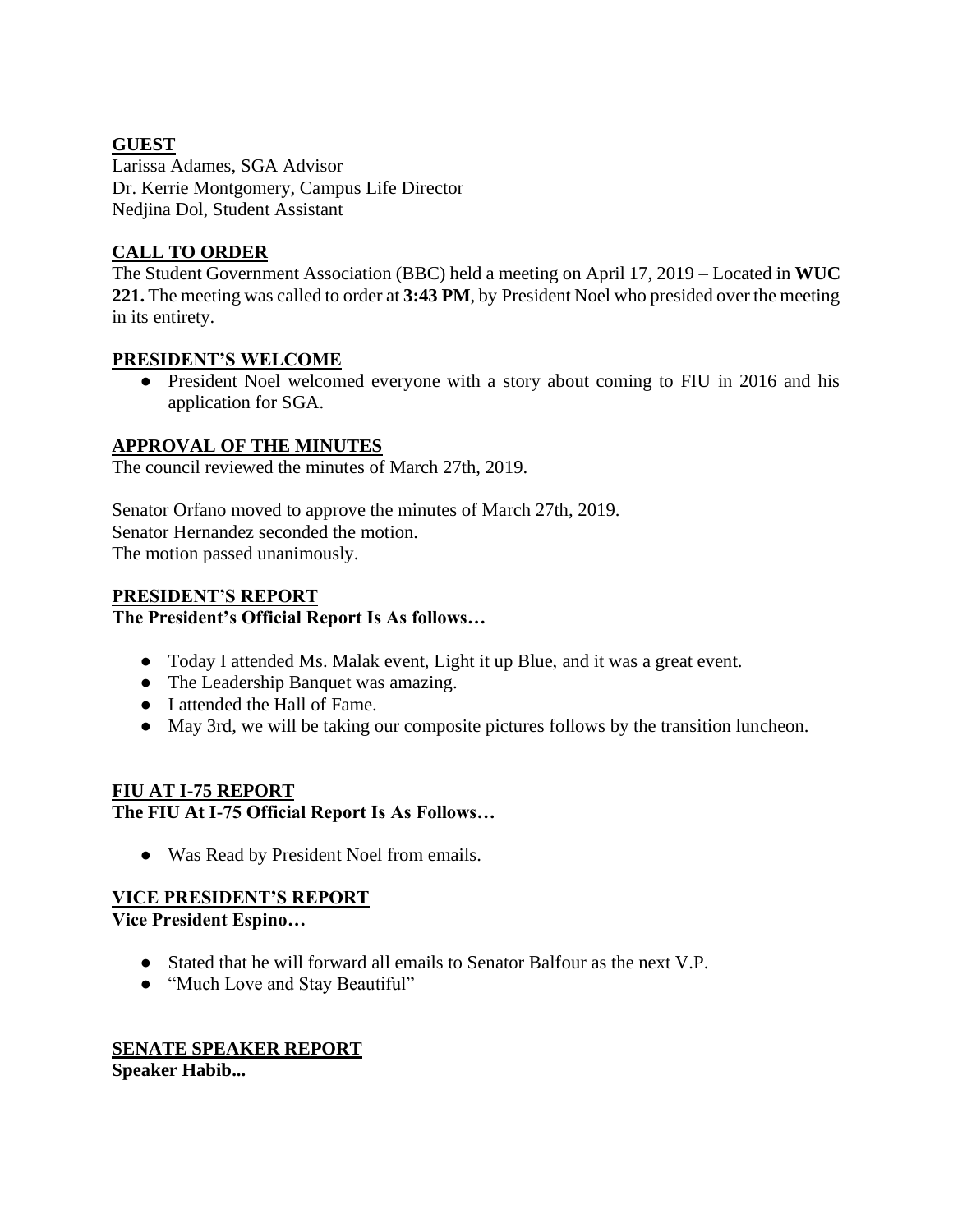- Gave remark to SGA as a whole.
- "It was a successful year, hope it continues."
- Proud of all the cabinet leaders, senate has done a phenomenal job and has been extremely active with 37 pieces of Legislation, highest in many years.
- Senator of the month is Gabriel Hernandez.
- Mentioned to the council, if they need anything, do not hesitate to come to him.

## **CHIEF OF STAFF REPORT**

# **Chief of Staff Javellana...**

- We reached over 20 events, used all the funds, and two clubs were created.
- I traveled a lot with SGA.
- Cabinet did a really great job this semester, I am proud of you all.

# **CABINET REPORTS**

#### **Director Gordon…**

● Breakfast at Bayview was a success, had a lot of feedback and I will plan to do it again next year. Hope everyone had a great semester.

#### **Director Morisset...**

● It has been a great year.

#### **Director Murray...**

- Will not be here next semester.
- "I love everyone."

# **CABINET REPORTS**

#### **Senator Balfour…**

• Thanked everyone who has been helping with the petition, we are at 2864 signature.

#### **Senator Hernandez...**

• Joining SGA has been the best decision in my life.

#### **ADVISOR'S REPORT**

#### **Dr. Montgomery...**

- It's the end of the semester, you all did a great work this year.
- Continue to encourage others to be involve.
- Good luck with finals, have a great summer.

#### **Ms. Adames…**

- Please answer to the emails in regards to the stipend.
- Composite picture is May 3rd, attire is long sleeve.
- Clear out the office physically and electronically.
- I will be out of the office starting tomorrow until next Wednesday.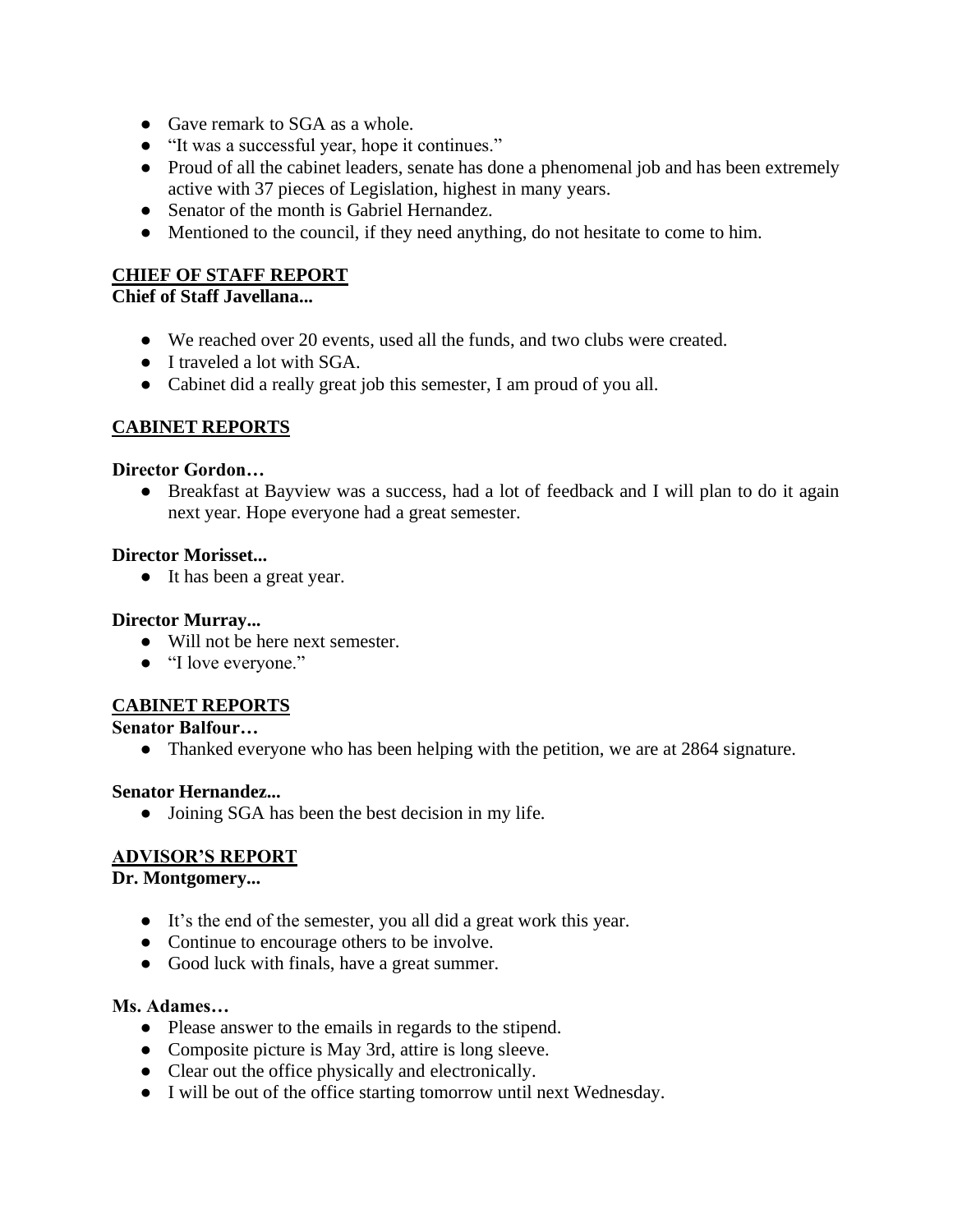● Thank you everyone for all the hard works, I learned a lot from you all.

## **DISCUSSION**

## **A. Student Concerns**

Senator Levine - A student said that the FIU One Card should be able to use vending machine.

Dr. Montgomery - As long as you have money on the Wells Fargo side, you should be able to.

Senator Paisley - One week until the end of the petition.

#### **OLD BUSINESS**

## **A. Senate Minutes for 04/08/2019**

Senator Orfano approved the minutes of April 8, 2019. Senator Hernandez seconded the motion.

The Minutes of April 8, 2049 was approved unanimously.

## **B. SGA Superlatives**

Presented by Vice President Espino.

Speaker Habib move Proclamation before Special Announcement. Senator Nemmi seconded.

Motion Passes.

#### **NEW BUSINESS**

#### **A. Proclamation 2019.0004**

Read by President Noel

Vice President Espino opened floor for discussion.

Senator Balfour move to add the Election Board Members to the Proclamation.

Senator Nemmi seconded.

Two minutes discussion was given by Vice President Espino.

Senator Balfour drop the motion.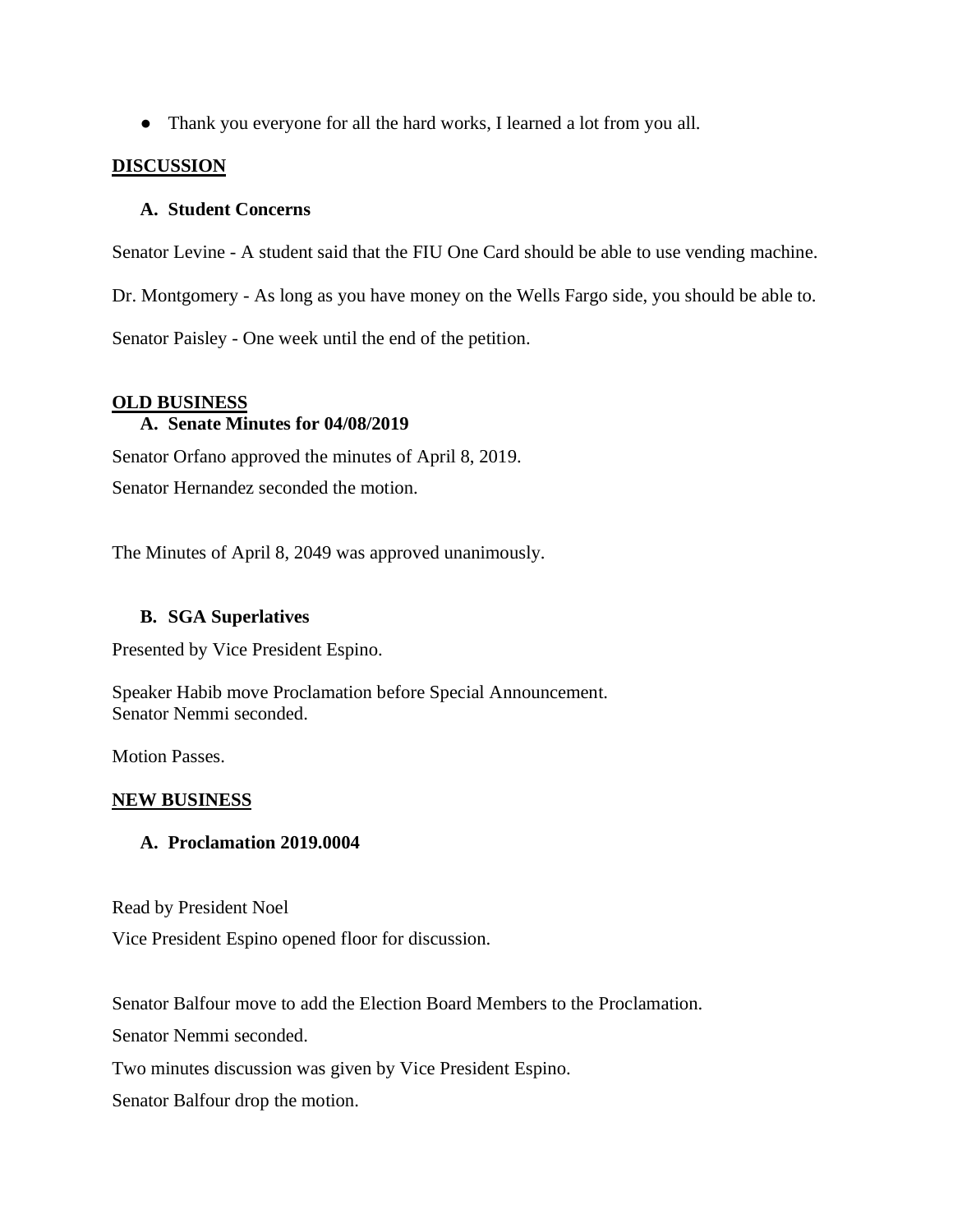*Point of Personal Privilege - Director Hernandez 4:54PM Point of Personal Privilege - Director Nelson 4:55PM Point of Personal Privilege - Director Malak 4:55 PM Point of Personal Privilege RETURN - Director Hernandez 4:56PM Point of Personal Leave - Chief of Staff Javellana 4:56PM*

Senator Nemmi move to amend the Proclamation by making some slight changes. Senator Balfour seconded seconded. Motion Passes.

*Point of Personal Privilege RETURN - Director Nelson 4:58PM Point of Personal Privilege RETURN - Director Malak 4:58PM*

Speaker Habib moves to amend Proclamation by adding "and Election Board" in Whereas. Amend was accepted by President Noel.

At 5:03PM, Senator Orfano move to extend the meeting to 15 minutes. Speaker Pro Ho Fund seconded. Motion Passes.

Speaker Habib moved to add "and Election Board" Senator Orfano seconded. Motion passes.

Senator Balfour moved to approve Proclamation 2019.0004. Senator Hernandez seconded. Vice President Espino opened floor for discussion.

ROLL CALL Speaker Habib - Abs.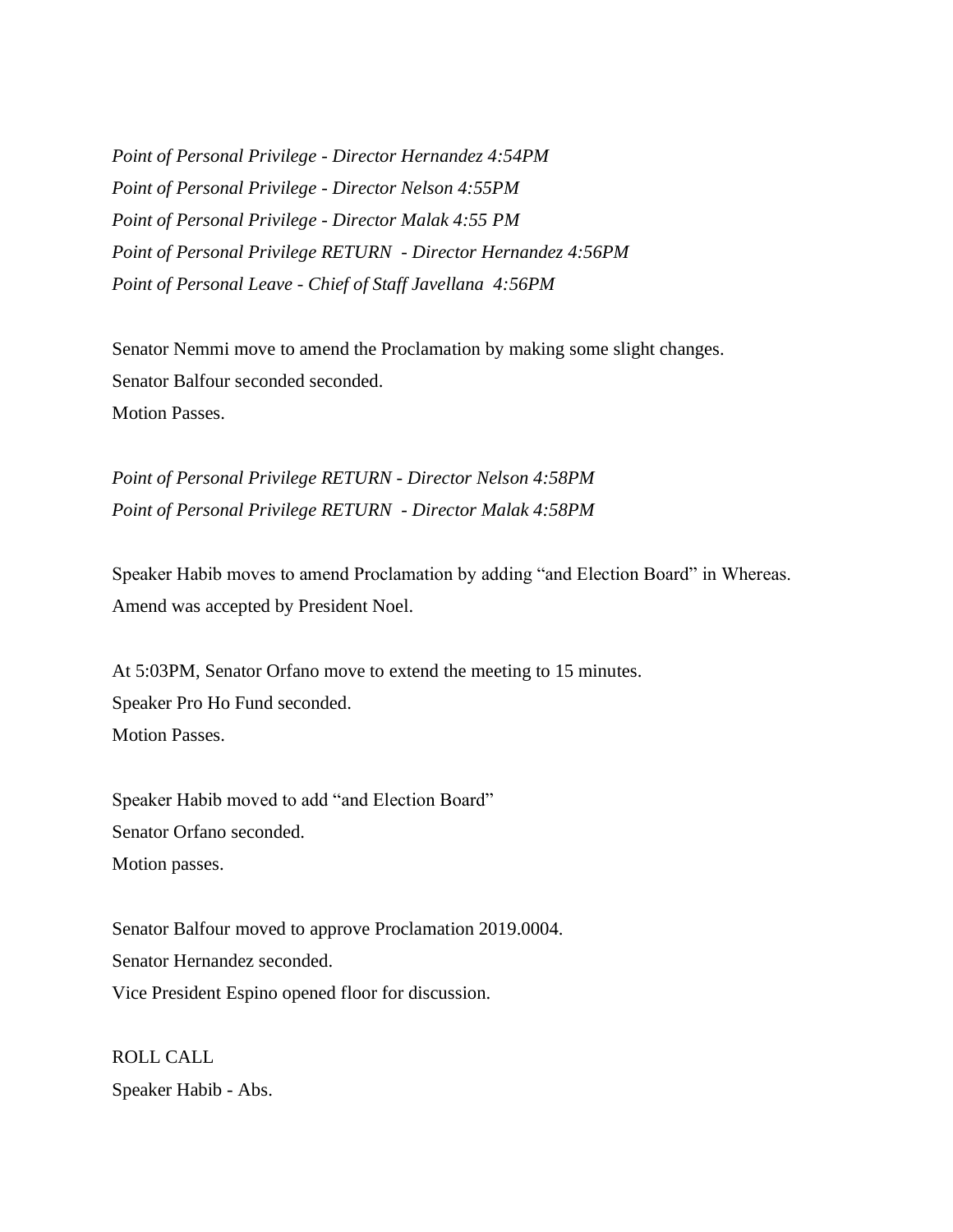Senator Balfour - Abs. Senator Ji - Abs. Senator Monaco - Yea Senator Paisley - Abs. Senator Hernandez - Yea Senator Ho Fung - Yea Senator Nemmi - Abs. Senator Wang - Yea Senator Orfano - Nay Senator Chen - Yea

By a Vote of 5-1-5, Proclamation 2019.0004 was Approved.

#### **B. Special Announcement**

Director Gordon wishes everyone a Happy Birthday to everyone's birthday that is coming up and gave out treats and cupcakes.

#### **C. Acknowledgement of SGC-BBC Councilmembers**

A token of appreciation was presented by President Noel and Ms. Adames.

At 5:18PM, Senator Paisley move to extend the meeting until 5:30PM. Senator Wang seconded. Motion Passes.

#### **ANNOUNCEMENTS**

• Composite Pictures May 3

#### **President's Final Address**